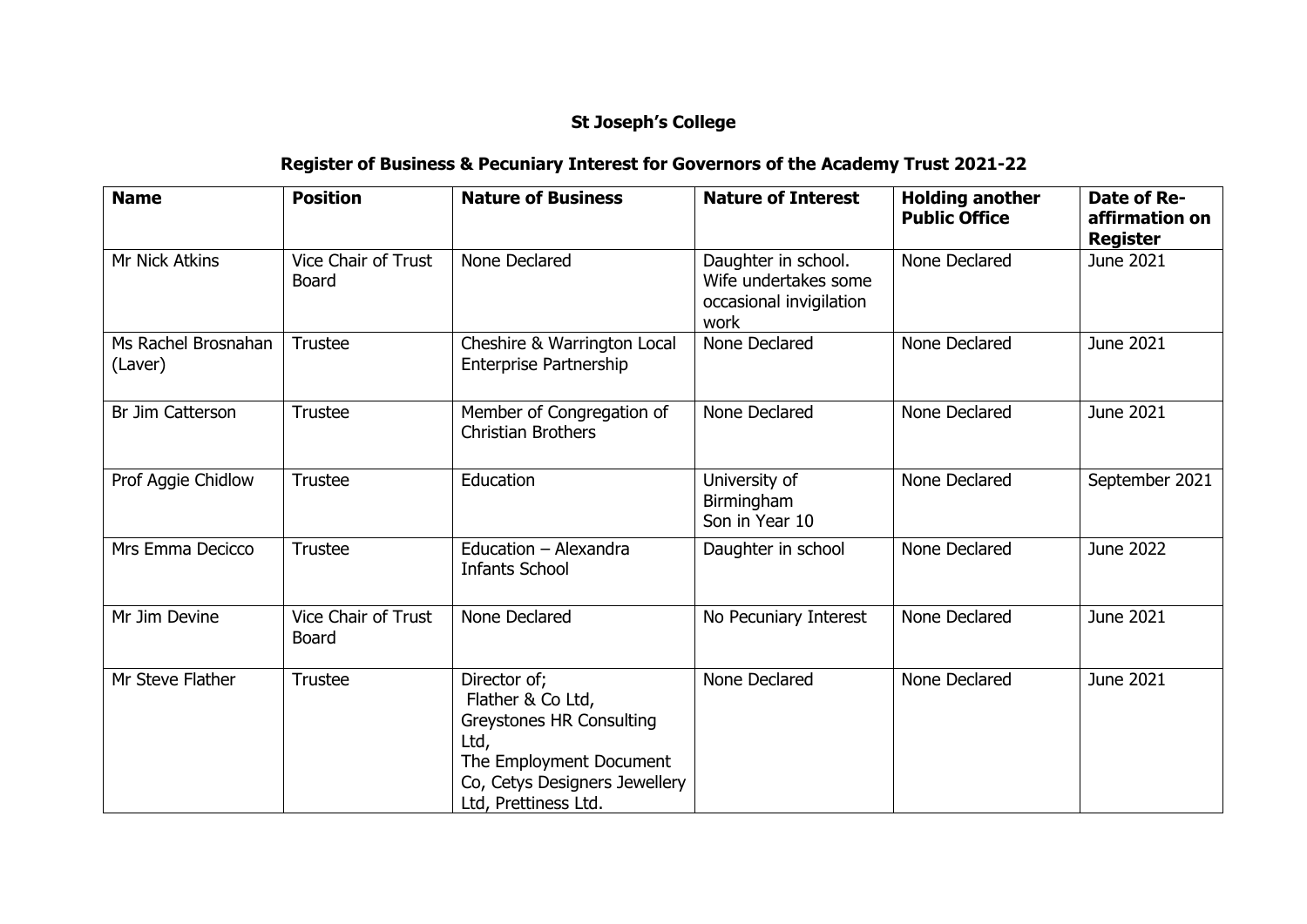|                                                         |                                | Also;<br>HR Consultant,<br>ACAS appointed Independent<br>Expert on Equal Pay          |                                         |                                                                          |                  |
|---------------------------------------------------------|--------------------------------|---------------------------------------------------------------------------------------|-----------------------------------------|--------------------------------------------------------------------------|------------------|
| Mrs Cath Machin                                         | <b>Trustee</b>                 | None Declared                                                                         | None Declared                           | None Declared                                                            | February 2022    |
| Ms Kirstie Moore                                        | <b>Trustee</b>                 | None Declared                                                                         | Daughter in school                      | None declared                                                            | <b>June 2022</b> |
| Ms Sharon Moore-<br>Ward<br>(Finished November<br>2021) | <b>Trustee</b>                 | Social Worker                                                                         | None Declared                           | None Declared                                                            | June 2021        |
| Mr Ian Munton                                           | <b>Trustee</b>                 | None Declared                                                                         | None Declared                           | None Declared                                                            | November 2021    |
| Mrs Chioma Okolo                                        | <b>Trustee</b>                 | None Declared                                                                         | Son in school                           | None Declared                                                            | November 2021    |
| Mrs Amanda Pearson                                      | <b>Trustee</b>                 | None Declared                                                                         | None Declared                           | None Declared                                                            | February 2022    |
| Mrs Elizabeth Plumb                                     | <b>Trustee</b>                 | Head of Accreditation &<br>Admissions at the National<br>School of Healthcare Science | Son in school                           | None Declared                                                            | September 2021   |
| Mrs Catherine<br>Pointon                                | <b>Trustee</b>                 | Education                                                                             | Daughter in school<br>Sister RE Teacher | CEO St Giles & St<br>Georges C of E<br>Academy                           | September 2021   |
| Ms Melissa Roberts                                      | Headteacher                    | Education                                                                             | Husband is a VI Form<br>Mentor          | None Declared                                                            | June 2021        |
| Ms Victoria Sarwar                                      | <b>Trustee</b>                 | None Declared                                                                         | Daughter in school                      | <b>Foundation Governors</b><br>at St Marys RC School<br>Newcastle Staffs | September 2021   |
| Mrs Scott Scott                                         | Chair of Trust<br><b>Board</b> | Company Director Eclipse<br>Packaging Ltd.                                            | Son in school                           | EMHC, St Teresa of<br>the Child Jesus, Trent                             | June 2021        |